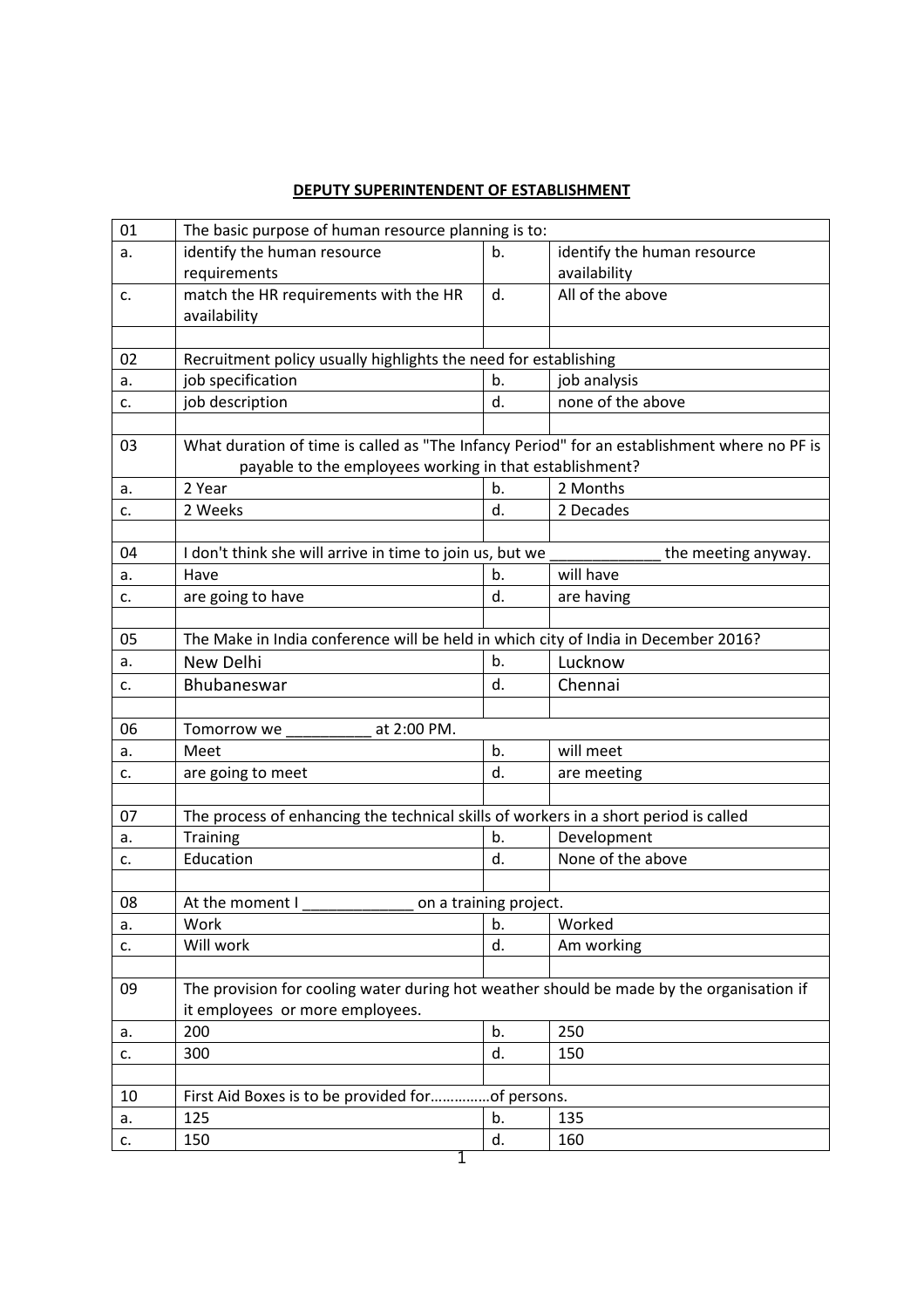| 11 | The prisoner ---- this way; there are no footprints at all.                                   |    |                                 |  |  |  |  |
|----|-----------------------------------------------------------------------------------------------|----|---------------------------------|--|--|--|--|
| a. | can't have escaped                                                                            | b. | had to escape                   |  |  |  |  |
| c. | could have escaped                                                                            | d. | may have escaped                |  |  |  |  |
|    |                                                                                               |    |                                 |  |  |  |  |
| 12 | When an emergency vehicle is approaching with its lights and siren on, drivers ---- pull over |    |                                 |  |  |  |  |
|    | and stop to get out of the way.                                                               |    |                                 |  |  |  |  |
| a. | needn't have moved                                                                            | b. | must move                       |  |  |  |  |
| c. | can't have moved                                                                              | d. | didn't need to move             |  |  |  |  |
|    |                                                                                               |    |                                 |  |  |  |  |
| 13 | Which of the selection steps is the most critical?                                            |    |                                 |  |  |  |  |
| a. | Physical examination                                                                          | b. | Selection decision              |  |  |  |  |
| c. | Reference and background checks                                                               | d. | <b>Employment interviews</b>    |  |  |  |  |
|    |                                                                                               |    |                                 |  |  |  |  |
| 14 | The employee welfare facilities available outside the organization are called:                |    |                                 |  |  |  |  |
| a. | intra-mural facilities                                                                        | b. | extra-mural facilities          |  |  |  |  |
| c. | Extravagance                                                                                  | d. | None of the above               |  |  |  |  |
|    |                                                                                               |    |                                 |  |  |  |  |
| 15 | In which of the following years was the Workmen's Compensation Act introduced?                |    |                                 |  |  |  |  |
| a. | 1948                                                                                          | b. | 1976                            |  |  |  |  |
| c. | 1923                                                                                          | d. | 1961                            |  |  |  |  |
|    |                                                                                               |    |                                 |  |  |  |  |
| 16 | me to help her develop an IT training program.<br>She                                         |    |                                 |  |  |  |  |
| а. | has asked                                                                                     | b. | had asked                       |  |  |  |  |
| c. | was asking                                                                                    | d. | asked                           |  |  |  |  |
|    |                                                                                               |    |                                 |  |  |  |  |
| 17 | Indian Railways has recently tied up with which mobile wallet company to ensure food          |    |                                 |  |  |  |  |
|    | delivery in train coaches with e-cash payments?                                               |    |                                 |  |  |  |  |
| а. | Citrus Pay                                                                                    | b. | Paytm                           |  |  |  |  |
| c. | MobiKwik                                                                                      | d. | Oxigen                          |  |  |  |  |
|    |                                                                                               |    |                                 |  |  |  |  |
| 18 | During tomorrow's meeting we                                                                  |    | implementation of the training. |  |  |  |  |
| a. | discuss                                                                                       | b. | will discuss                    |  |  |  |  |
| c. | are going to discuss                                                                          | d. | are discussing                  |  |  |  |  |
|    |                                                                                               |    |                                 |  |  |  |  |
| 19 | In case of employee covered under the ESI, the accident report shall be sent in Form          |    |                                 |  |  |  |  |
|    | No to local office of the ESI to which the company attached.                                  |    |                                 |  |  |  |  |
| a. | 18                                                                                            | b. | 18A                             |  |  |  |  |
| c. | 25                                                                                            | d. | 16                              |  |  |  |  |
|    |                                                                                               |    |                                 |  |  |  |  |
| 20 | I---- an office but I chose to work from home because everything I need is here.              |    |                                 |  |  |  |  |
| a. | could have rented                                                                             | b. | must have rented                |  |  |  |  |
| c. | may rent                                                                                      | d. | might rent                      |  |  |  |  |
|    |                                                                                               |    |                                 |  |  |  |  |
| 21 | The meeting will be held<br>our main building                                                 |    | 3rd Avenue.                     |  |  |  |  |
| a. | at  at                                                                                        | b. | at  on                          |  |  |  |  |
| c. | in  at                                                                                        | d. | in $\ldots$ on                  |  |  |  |  |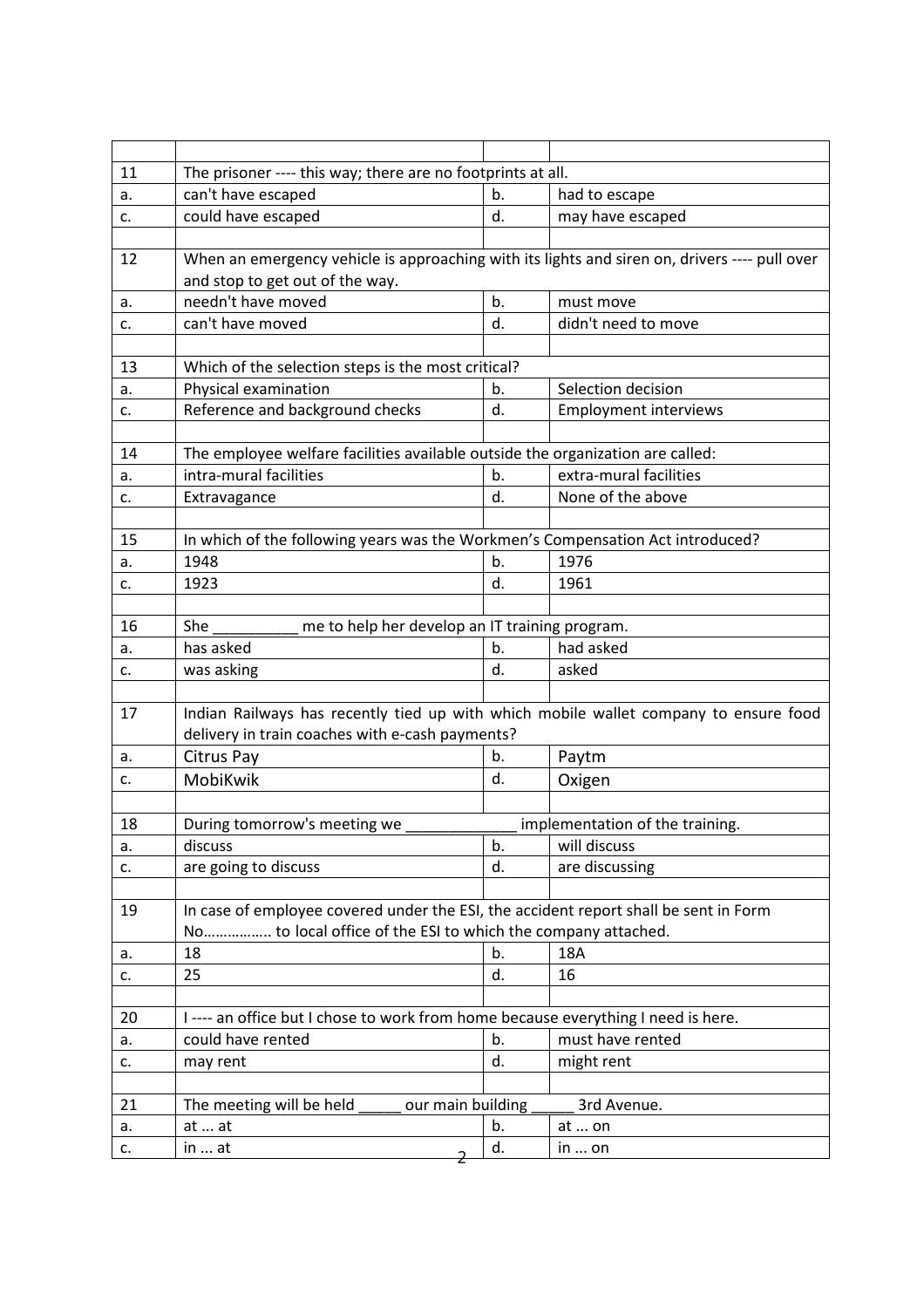| 22       | Minimum wages are to be paid irrespective of the same same of the individual                                |    |                       |  |  |  |  |  |
|----------|-------------------------------------------------------------------------------------------------------------|----|-----------------------|--|--|--|--|--|
|          | employer.                                                                                                   |    |                       |  |  |  |  |  |
| a.       | Social security                                                                                             | b. | Labour legislation    |  |  |  |  |  |
| c.       | <b>Financial position</b>                                                                                   | d. | None of these         |  |  |  |  |  |
|          |                                                                                                             |    |                       |  |  |  |  |  |
| 23       | The Payment of Gratuity Act was introduced in the year                                                      |    |                       |  |  |  |  |  |
| a.       | 1972                                                                                                        | b. | 1976                  |  |  |  |  |  |
| c.       | 1923                                                                                                        | d. | 1961                  |  |  |  |  |  |
|          |                                                                                                             |    |                       |  |  |  |  |  |
| 24       | Which of the following factors is not an external influencing factor in wages and salary<br>administration? |    |                       |  |  |  |  |  |
| a.       | Cost of living                                                                                              | b. | Labour legislations   |  |  |  |  |  |
| c.       | Labour market conditions                                                                                    | d. | Ability to pay        |  |  |  |  |  |
|          |                                                                                                             |    |                       |  |  |  |  |  |
| 25       | from XYZ Company in 2020.<br>T                                                                              |    |                       |  |  |  |  |  |
| a.       | Retire                                                                                                      | b. | Retired               |  |  |  |  |  |
| c.       | Will retire                                                                                                 | d. | Have retired          |  |  |  |  |  |
|          |                                                                                                             |    |                       |  |  |  |  |  |
| 26       | Who has been conferred with the 2016 Mohun Bagan Ratna (jewel)?                                             |    |                       |  |  |  |  |  |
| a.       | Syed Nayeemuddin                                                                                            | b. | Arumoynaigam          |  |  |  |  |  |
| c.       | Wriddhiman Saha                                                                                             | d. | Jeje Lalpekhlua       |  |  |  |  |  |
|          |                                                                                                             |    |                       |  |  |  |  |  |
| 27       | As well as being a popular tourist site, Trafalgar Square offers some of the most famous                    |    |                       |  |  |  |  |  |
|          | views in the country, ----?<br>has it                                                                       | b. | was it                |  |  |  |  |  |
| a.<br>c. | doesn't it                                                                                                  | d. | hasn't it             |  |  |  |  |  |
|          |                                                                                                             |    |                       |  |  |  |  |  |
| 28       | Canteen is to be provided if engaging employees more than persons.                                          |    |                       |  |  |  |  |  |
| a.       | 250                                                                                                         | b. | 230                   |  |  |  |  |  |
| c.       | 300                                                                                                         | d. | 275                   |  |  |  |  |  |
|          |                                                                                                             |    |                       |  |  |  |  |  |
| 29       | I don't know why Peter is so late; do you think he ---- lost coming here?                                   |    |                       |  |  |  |  |  |
| a.       | may get                                                                                                     | b. | might have got        |  |  |  |  |  |
| c.       | could get                                                                                                   | d. | must have got         |  |  |  |  |  |
|          |                                                                                                             |    |                       |  |  |  |  |  |
| 30       | The payment of Bonus Act was passed in 1965 and later got amended in                                        |    |                       |  |  |  |  |  |
| а.       | 1940                                                                                                        | b. | 1956                  |  |  |  |  |  |
| c.       | 1962                                                                                                        | d. | 1969                  |  |  |  |  |  |
|          |                                                                                                             |    |                       |  |  |  |  |  |
| 31       | Imposing discipline in the form of rules and regulations is an inalienable right of the                     |    |                       |  |  |  |  |  |
| a.       | Management                                                                                                  | b. | Employee              |  |  |  |  |  |
| c.       | Trade unions                                                                                                | d. | None of the above     |  |  |  |  |  |
|          |                                                                                                             |    |                       |  |  |  |  |  |
| 32       | Which of the following is not a disciplinary action against employees?<br>Dismissal                         |    | Increments            |  |  |  |  |  |
| a.       |                                                                                                             | b. |                       |  |  |  |  |  |
| c.       | Discharge                                                                                                   | d. | Disciplinary demotion |  |  |  |  |  |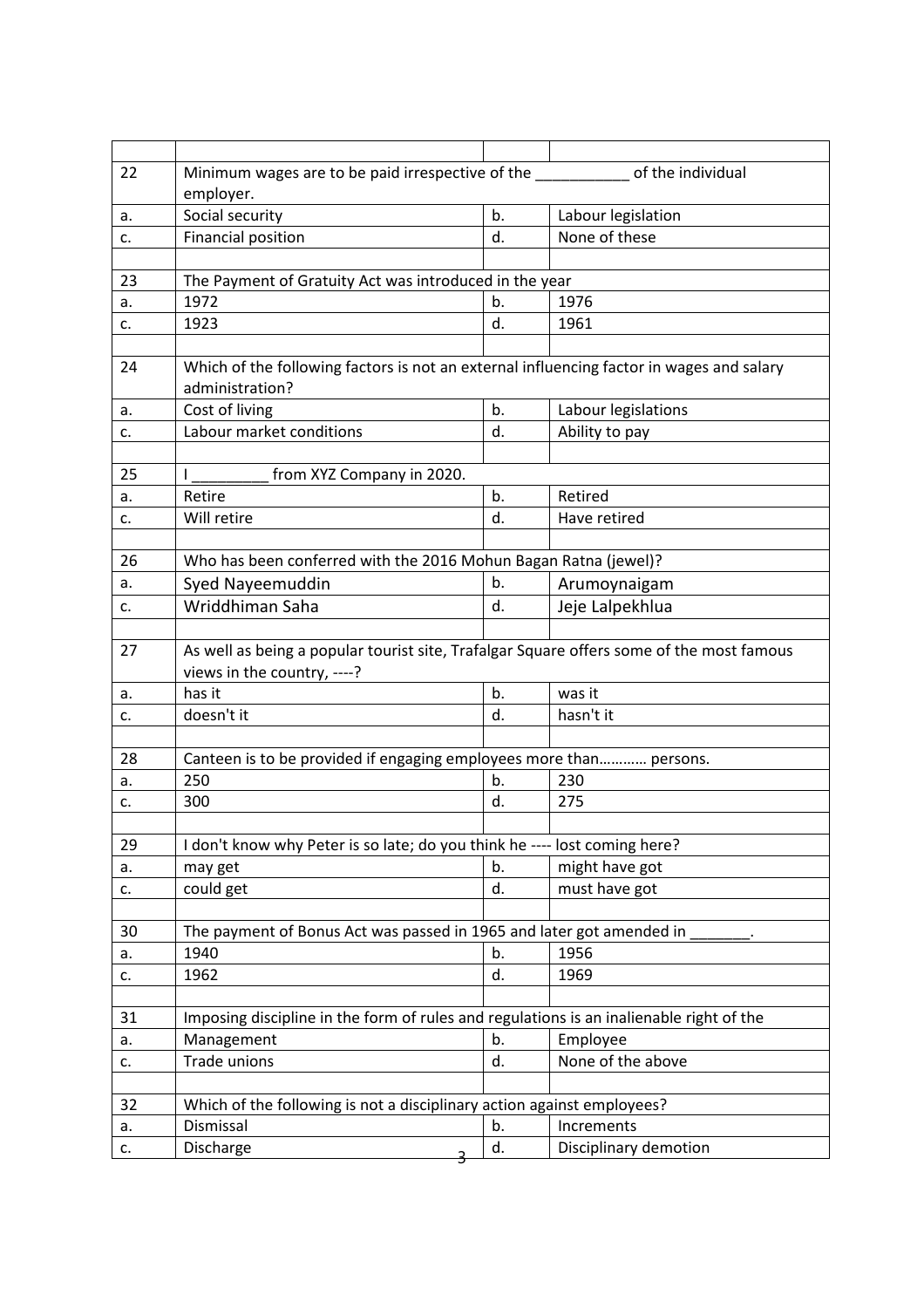| 33 | You ---- the locksmith to open the door for you last night before you tried to open the door |    |                                                               |  |  |  |
|----|----------------------------------------------------------------------------------------------|----|---------------------------------------------------------------|--|--|--|
|    | yourself.                                                                                    |    |                                                               |  |  |  |
| а. | must call                                                                                    | b. | ought to have called                                          |  |  |  |
| c. | have had to call                                                                             | d. | could call                                                    |  |  |  |
|    |                                                                                              |    |                                                               |  |  |  |
| 34 | Louise was very                                                                              |    | with me when I was ill and crabby.                            |  |  |  |
| a. | Patience                                                                                     | b. | Impatient                                                     |  |  |  |
| c. | Patient                                                                                      | d. | tender                                                        |  |  |  |
| 35 | Managers carry out the function of                                                           |    |                                                               |  |  |  |
| a. | <b>POSDCORB</b>                                                                              | b. | <b>POSDRBCO</b>                                               |  |  |  |
| c. | <b>RBCOPOSD</b>                                                                              | d. | none of these                                                 |  |  |  |
|    |                                                                                              |    |                                                               |  |  |  |
| 36 | The concept of organization and administration started in                                    |    | in 1300 BC.                                                   |  |  |  |
| a. | Egypt                                                                                        | b. | China                                                         |  |  |  |
| c. | Greece                                                                                       | d. | japan                                                         |  |  |  |
|    |                                                                                              |    |                                                               |  |  |  |
| 37 | in the IT department.<br>Usually I                                                           |    |                                                               |  |  |  |
| a. | Work                                                                                         | b. | Works                                                         |  |  |  |
| c. | Am working                                                                                   | d. | Are working                                                   |  |  |  |
|    |                                                                                              |    |                                                               |  |  |  |
| 38 | What is the percentage of maximum bonus payable?                                             |    |                                                               |  |  |  |
| a. | 25%                                                                                          | b. | 20%                                                           |  |  |  |
| c. | 22%                                                                                          | d. | 26%                                                           |  |  |  |
|    |                                                                                              |    |                                                               |  |  |  |
| 39 | the same seminar when I                                                                      |    | at my previous job.                                           |  |  |  |
| a. | attended  worked                                                                             | b. | attended  was working                                         |  |  |  |
| c. | was attending  worked                                                                        | d. | was attending  was working                                    |  |  |  |
| 40 | It is the role of                                                                            |    | to counsel workers who show indiscipline in the organisation. |  |  |  |
| a. | employee                                                                                     | b. | top management                                                |  |  |  |
| c. | supervisor                                                                                   | d. | HR manager                                                    |  |  |  |
|    |                                                                                              |    |                                                               |  |  |  |
| 41 | Who is an adult as per Factories Act, 1948?                                                  |    |                                                               |  |  |  |
| a. | Who has completed 18 years of age                                                            | b. | Who is less than 18 years                                     |  |  |  |
| c. | Who is more than 14 years                                                                    | d. | Who is more than 15 years                                     |  |  |  |
|    |                                                                                              |    |                                                               |  |  |  |
| 42 | Marion one afternoon, while I                                                                |    | in a five-day assessment center                               |  |  |  |
|    | program.                                                                                     |    |                                                               |  |  |  |
| a. | met  participated                                                                            | b. | met  was participating                                        |  |  |  |
| c. | was meeting  participated                                                                    | d. | was meeting  was participating                                |  |  |  |
|    |                                                                                              |    |                                                               |  |  |  |
| 43 | of the Factories Act describes about the rights of the workers.<br>Section                   |    |                                                               |  |  |  |
| a. | 111                                                                                          | b. | 111(A)                                                        |  |  |  |
| c. | 110                                                                                          | d. | 112                                                           |  |  |  |
|    |                                                                                              |    |                                                               |  |  |  |
|    | 4                                                                                            |    |                                                               |  |  |  |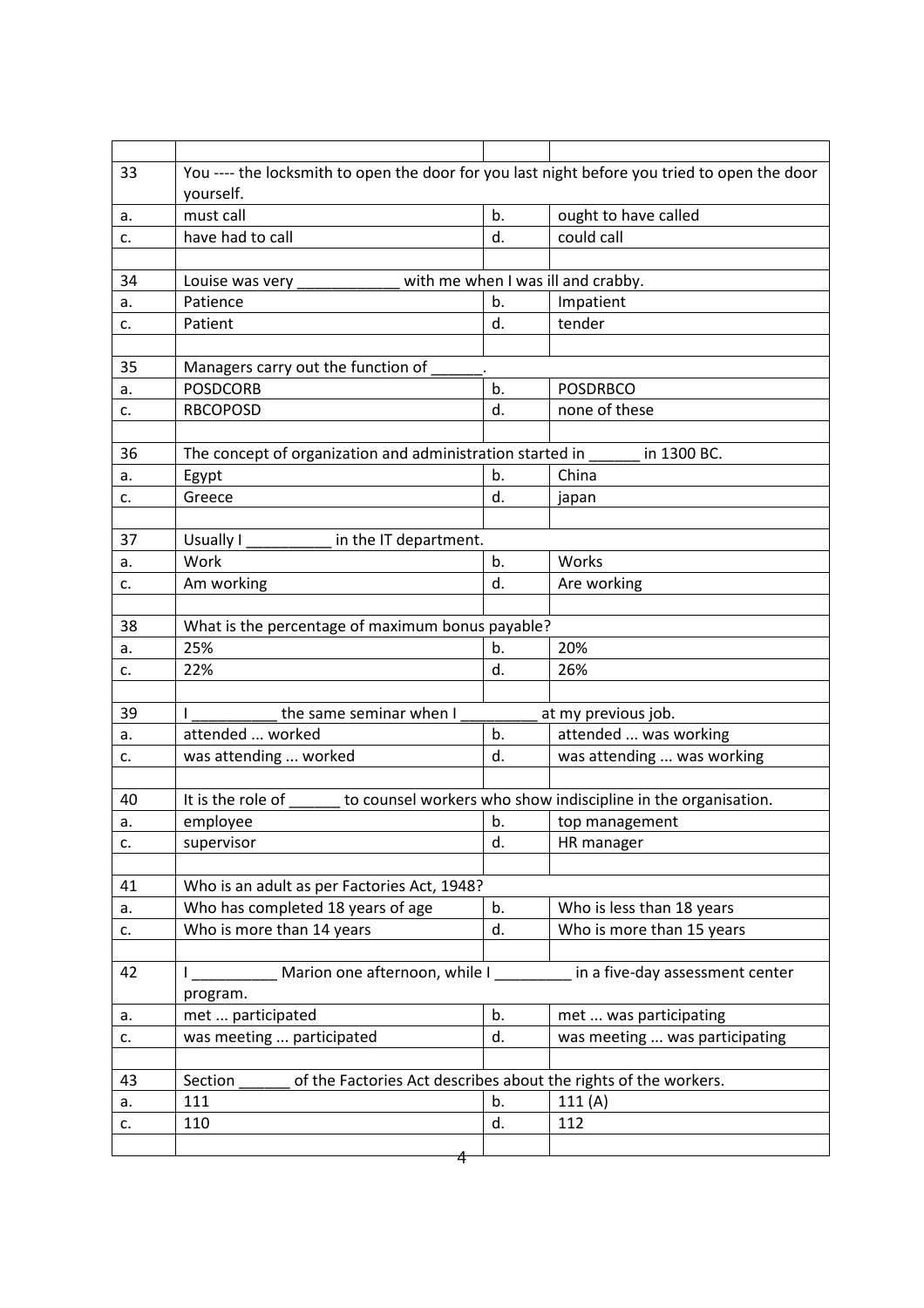| 44 | If the factory employees more than 1000 workers, they should appoint qualified                                                        |    |                                       |  |  |  |  |  |
|----|---------------------------------------------------------------------------------------------------------------------------------------|----|---------------------------------------|--|--|--|--|--|
| a. | to carry out the prescribed duties.<br>Safety officer                                                                                 | b. | Welfare officer                       |  |  |  |  |  |
| c. | Security officer                                                                                                                      | d. | None of these                         |  |  |  |  |  |
|    |                                                                                                                                       |    |                                       |  |  |  |  |  |
| 45 |                                                                                                                                       |    |                                       |  |  |  |  |  |
| a. | What percentage of employers contribution is deposited in Employees Provident Fund?<br>12%<br>8%<br>b.                                |    |                                       |  |  |  |  |  |
| c. | 8.33%                                                                                                                                 | d. | 1.35%                                 |  |  |  |  |  |
|    |                                                                                                                                       |    |                                       |  |  |  |  |  |
| 46 | The line agency should not have:                                                                                                      |    |                                       |  |  |  |  |  |
| a. | operating unit                                                                                                                        | b. | major substantial purpose             |  |  |  |  |  |
| c. | advisory and co-ordinating functions                                                                                                  | d. | independent staff                     |  |  |  |  |  |
|    |                                                                                                                                       |    |                                       |  |  |  |  |  |
| 47 | I have a secret to tell you, but I'll speak to you about it                                                                           |    |                                       |  |  |  |  |  |
| a. | in public                                                                                                                             | b. | in private                            |  |  |  |  |  |
| c. | in-crowd                                                                                                                              | d. | in time                               |  |  |  |  |  |
|    |                                                                                                                                       |    |                                       |  |  |  |  |  |
| 48 | Find the odd man out among the following fundamental principles governing any grievance                                               |    |                                       |  |  |  |  |  |
|    | procedure.                                                                                                                            |    |                                       |  |  |  |  |  |
| а. | settlement at the lowest level                                                                                                        | b. | settlement in favour of management    |  |  |  |  |  |
| c. | settlement as expeditiously as possible                                                                                               | d. | settlement to the satisfaction of the |  |  |  |  |  |
|    |                                                                                                                                       |    | aggrieved                             |  |  |  |  |  |
|    |                                                                                                                                       |    |                                       |  |  |  |  |  |
|    |                                                                                                                                       |    |                                       |  |  |  |  |  |
| 49 |                                                                                                                                       |    |                                       |  |  |  |  |  |
|    | Whether apprentices are eligible for compensation for any injury in the course of his/her<br>training under Workmen Compensation Act. |    |                                       |  |  |  |  |  |
| a. | Yes                                                                                                                                   | b. | <b>No</b>                             |  |  |  |  |  |
| c. | Both A & B                                                                                                                            | d. | None of these                         |  |  |  |  |  |
|    |                                                                                                                                       |    |                                       |  |  |  |  |  |
| 50 | The term sabbatical is connected with                                                                                                 |    |                                       |  |  |  |  |  |
| a. | Maternity leave                                                                                                                       | b. | Paid leave for study                  |  |  |  |  |  |
| c. | Paternity leave                                                                                                                       | d. | <b>Medical leave</b>                  |  |  |  |  |  |
|    |                                                                                                                                       |    |                                       |  |  |  |  |  |
| 51 | How many days notice is to be given for notice of change under ID Act, 1947?                                                          |    |                                       |  |  |  |  |  |
| а. | 22                                                                                                                                    | b. | 23                                    |  |  |  |  |  |
| c. | 21                                                                                                                                    | d. | 25                                    |  |  |  |  |  |
|    |                                                                                                                                       |    |                                       |  |  |  |  |  |
| 52 | The Keibul Lamjao National Park is located in which state of India?                                                                   |    |                                       |  |  |  |  |  |
| a. | <b>Tripura</b>                                                                                                                        | b. | Nagaland                              |  |  |  |  |  |
| c. | Manipur                                                                                                                               | d. | Assam                                 |  |  |  |  |  |
|    |                                                                                                                                       |    |                                       |  |  |  |  |  |
| 53 | the training sessions next quarter.<br>I think we                                                                                     |    |                                       |  |  |  |  |  |
| a. | begin                                                                                                                                 | b. | will begin                            |  |  |  |  |  |
| c. |                                                                                                                                       | d. |                                       |  |  |  |  |  |
|    | are going to begin                                                                                                                    |    | are beginning                         |  |  |  |  |  |
| 54 | According to the Payment of Bonus Act, wages include                                                                                  |    |                                       |  |  |  |  |  |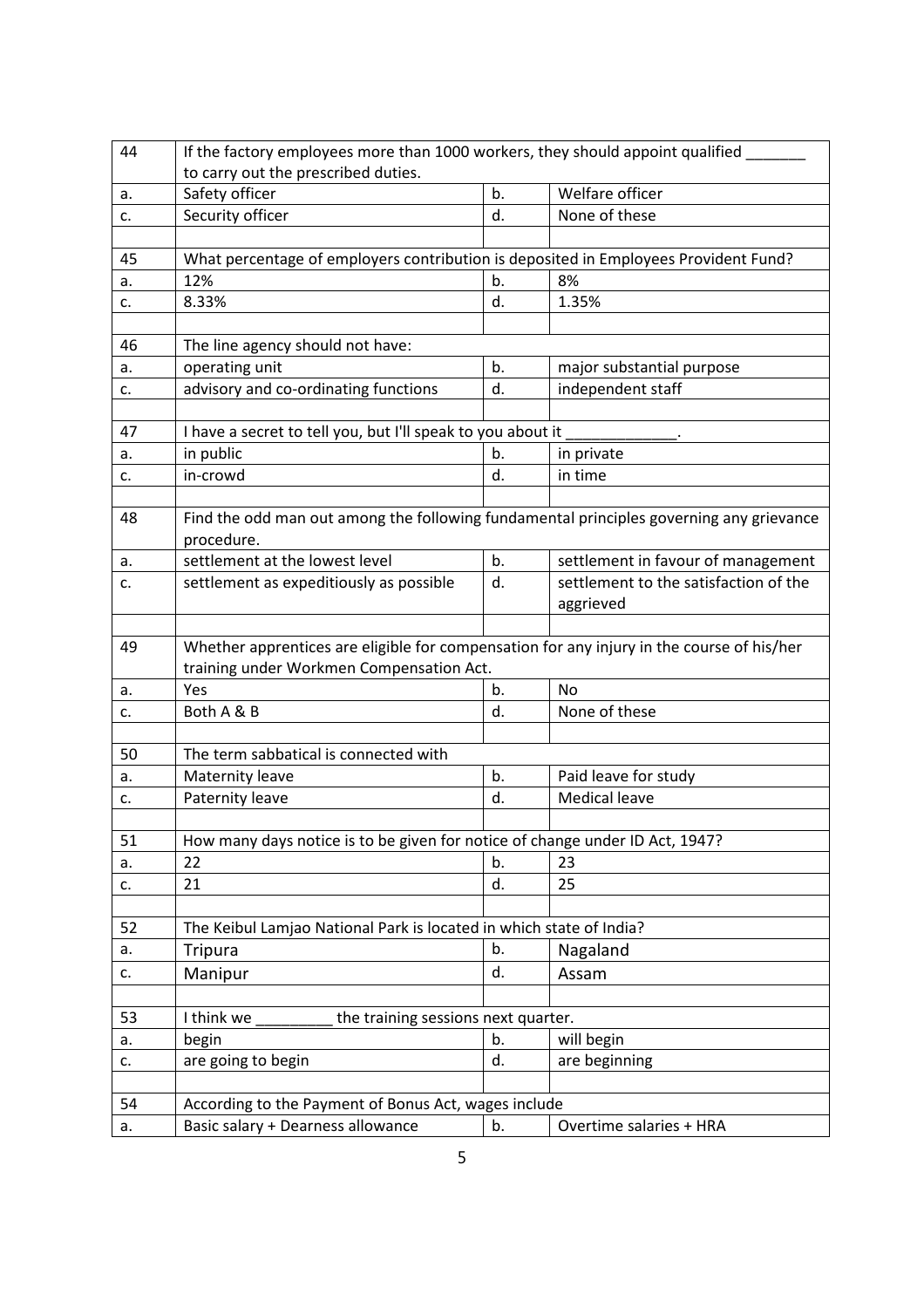| c. | Bonus + Gratuity + Employer's<br>Contribution to PF                                                                        |      | All of the above               |  |  |  |  |
|----|----------------------------------------------------------------------------------------------------------------------------|------|--------------------------------|--|--|--|--|
|    |                                                                                                                            |      |                                |  |  |  |  |
| 55 | The space for every worker employed in the factory after the commencement of Factories<br>Act, 1948 should be cubic metres |      |                                |  |  |  |  |
| a. | 9.9                                                                                                                        | 10.2 |                                |  |  |  |  |
| c. | 14.2                                                                                                                       | d.   | 13.2                           |  |  |  |  |
|    |                                                                                                                            |      |                                |  |  |  |  |
| 56 | Luke Aikins, who became the first person in the world to jump and land without<br>parachute, is belonged to which country? |      |                                |  |  |  |  |
| а. | United Kingdom                                                                                                             | b.   | France                         |  |  |  |  |
| c. | Spain                                                                                                                      | d.   | <b>United States</b>           |  |  |  |  |
|    |                                                                                                                            |      |                                |  |  |  |  |
| 57 | In which of the following methods are grievances ascertained at the time of employees<br>quitting the organisation?        |      |                                |  |  |  |  |
| a. | the exit interview method                                                                                                  | b.   | the gripe box system           |  |  |  |  |
| c. | the open door policy                                                                                                       | d.   | opinion surveys                |  |  |  |  |
|    |                                                                                                                            |      |                                |  |  |  |  |
| 58 | Right now I Marion Jones, the HR manager, in developing an IT training                                                     |      |                                |  |  |  |  |
|    | program.                                                                                                                   |      |                                |  |  |  |  |
| a. | Assist                                                                                                                     | b.   | Assists                        |  |  |  |  |
| c. | Am assisting                                                                                                               | d.   | Is assisting                   |  |  |  |  |
|    |                                                                                                                            |      |                                |  |  |  |  |
| 59 | In which of the following large and modern factories strikes had taken place in 1978?                                      |      |                                |  |  |  |  |
| a. | Tata electronic company                                                                                                    | b.   | Philips india ltd.             |  |  |  |  |
| c. | Larsen and turbo limited                                                                                                   | d.   | All of the above               |  |  |  |  |
|    |                                                                                                                            |      |                                |  |  |  |  |
| 60 | Which of the following measures are adopted by the Industrial Dispute Act, 1947 to resolve                                 |      |                                |  |  |  |  |
|    | the issues of industrial disputes?                                                                                         |      |                                |  |  |  |  |
| a. | Negotiation                                                                                                                | b.   | Conciliation/Mediation         |  |  |  |  |
| c. | Voluntary arbitration                                                                                                      | d.   | All of these                   |  |  |  |  |
|    |                                                                                                                            |      |                                |  |  |  |  |
| 61 | Which of the following is usually not an objective of industrial relations?                                                |      |                                |  |  |  |  |
| а. | Connectedness                                                                                                              | b.   | Collective wisdom              |  |  |  |  |
| c. | Conflict prevention                                                                                                        | d.   | None of the above              |  |  |  |  |
|    |                                                                                                                            |      |                                |  |  |  |  |
| 62 | Who has been appointed as the new chairperson of the Central Board of Direct Taxes<br>(CBDT)?                              |      |                                |  |  |  |  |
| a. | Varsha Sharma                                                                                                              | b.   | Abhishek Singh                 |  |  |  |  |
| c. | Rani Nair                                                                                                                  | d.   | Munesh Kumar                   |  |  |  |  |
|    |                                                                                                                            |      |                                |  |  |  |  |
| 63 | which of the following is main focus of 'Quality Oriented Organisations'?                                                  |      |                                |  |  |  |  |
| a. | profit making in terms of money                                                                                            | b.   | discipline in the organisation |  |  |  |  |
| c. | human resource in the organisation                                                                                         | d.   | pleasing the politicians and   |  |  |  |  |
|    |                                                                                                                            |      | bureaucrats                    |  |  |  |  |
|    |                                                                                                                            |      |                                |  |  |  |  |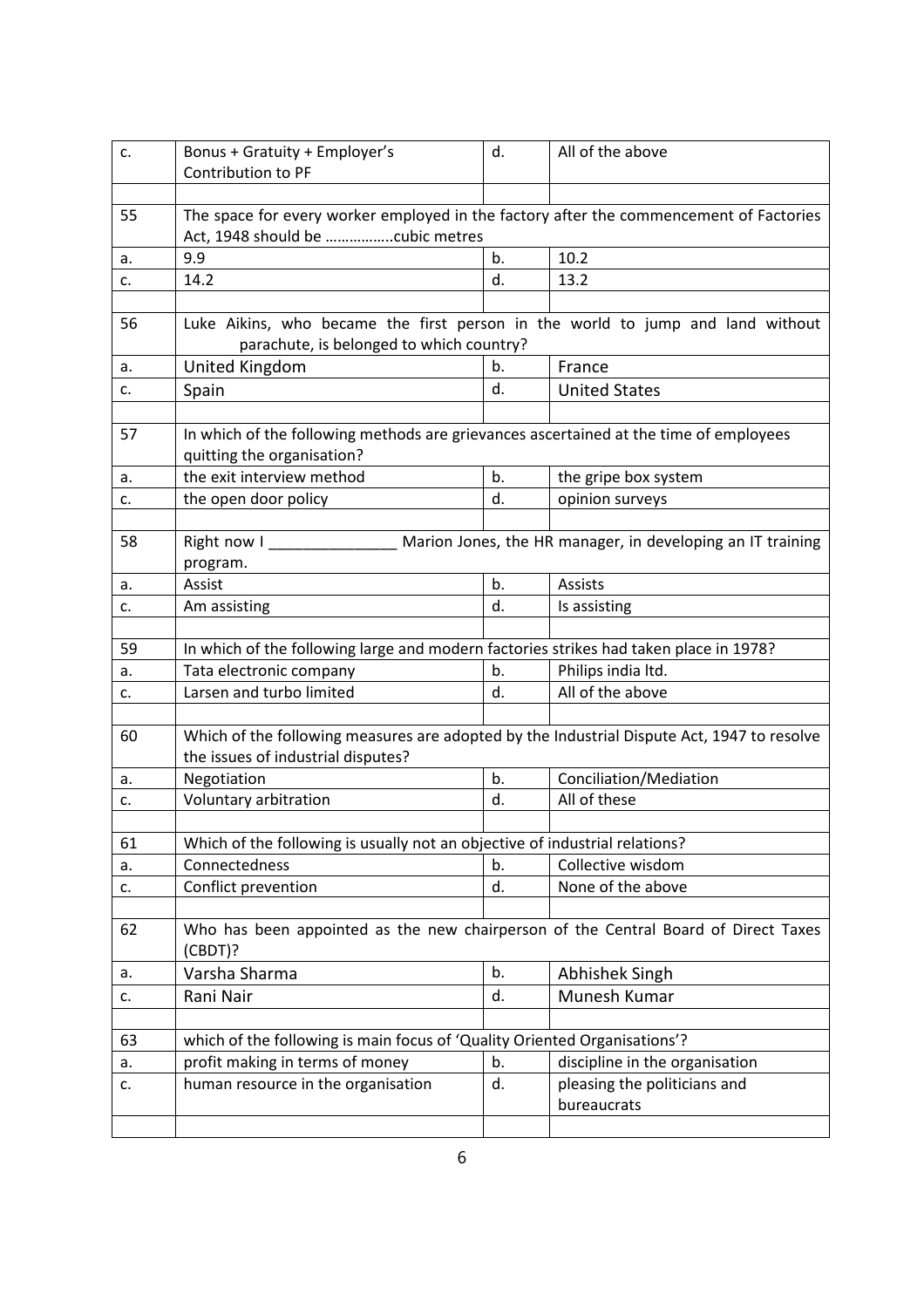| 64 | Any registered trade union can change its name with the consent of state of the total<br>number of its members under the provision of section - 25. |    |                                                                          |  |  |
|----|-----------------------------------------------------------------------------------------------------------------------------------------------------|----|--------------------------------------------------------------------------|--|--|
|    |                                                                                                                                                     |    |                                                                          |  |  |
| a. | One-third                                                                                                                                           | b. | One-half                                                                 |  |  |
| c. | Two-third                                                                                                                                           | d. | None of these                                                            |  |  |
|    |                                                                                                                                                     |    |                                                                          |  |  |
| 65 | The penalty prescribed under the Industrial Disputes Act, 1947 for disclosing confidential<br>information is                                        |    |                                                                          |  |  |
| a. | imprisonment for a term which may                                                                                                                   | b. | imprisonment for a term which may                                        |  |  |
|    | extend to 1 year with a fine which may                                                                                                              |    | extend to 1 year or a fine which may                                     |  |  |
|    | extend to 2000                                                                                                                                      |    | extend to 2000                                                           |  |  |
|    |                                                                                                                                                     |    |                                                                          |  |  |
| c. | imprisonment for a term which may                                                                                                                   | d. | imprisonment for a term which may                                        |  |  |
|    | extend to 6 months or with a fine which                                                                                                             |    | extend to 6 months or with a fine                                        |  |  |
|    | may extend to 1000 or both                                                                                                                          |    | which may extend to 2000 rupees or                                       |  |  |
|    |                                                                                                                                                     |    | both                                                                     |  |  |
|    |                                                                                                                                                     |    |                                                                          |  |  |
| 66 | The 2016 joint military exercise "Maitree" has been conducted between India and which of                                                            |    |                                                                          |  |  |
|    | the following countries?                                                                                                                            |    |                                                                          |  |  |
| a. | Indonesia                                                                                                                                           | b. | Thailand                                                                 |  |  |
| c. | Malaysia                                                                                                                                            | d. | <b>Maldives</b>                                                          |  |  |
|    |                                                                                                                                                     |    |                                                                          |  |  |
| 67 |                                                                                                                                                     |    | means the permanent closing down of a place of employment or part of it. |  |  |
| а. | Layoffs                                                                                                                                             | b. | <b>Strike</b>                                                            |  |  |
| c. | Lockouts                                                                                                                                            | d. | Closure                                                                  |  |  |
|    |                                                                                                                                                     |    |                                                                          |  |  |
| 68 | Under the Factories Act 1948, a register of adult workers shall be maintained in Form                                                               |    |                                                                          |  |  |
|    | No                                                                                                                                                  |    |                                                                          |  |  |
| a. | 25                                                                                                                                                  | b. | 25 A                                                                     |  |  |
| c. | 12                                                                                                                                                  | d. | 14                                                                       |  |  |
|    |                                                                                                                                                     |    |                                                                          |  |  |
| 69 | Which of the following documents are to be submitted to the Registrar for the registration                                                          |    |                                                                          |  |  |
|    | of a Trade Union?                                                                                                                                   |    |                                                                          |  |  |
| a. | Application in Form A                                                                                                                               | b. | Minutes of the General Body                                              |  |  |
|    |                                                                                                                                                     |    | Meeting                                                                  |  |  |
| c. | Form F membership register                                                                                                                          | d. | All of the above                                                         |  |  |
|    |                                                                                                                                                     |    |                                                                          |  |  |
| 70 | The provision of prohibiting strikes and lock-outs without 14 days notice in the public utility                                                     |    |                                                                          |  |  |
|    | services provided under the Industrial Disputes Act, 1947 has been borrowed from which                                                              |    |                                                                          |  |  |
|    | of the following?                                                                                                                                   |    |                                                                          |  |  |
| a. | Report of the National Commission on                                                                                                                | b. | Recommendations of the Indian                                            |  |  |
|    | Labour (first), 1969                                                                                                                                |    | Labour Conference                                                        |  |  |
| c. | Defence of India Rules, 1942                                                                                                                        | d. | Report of the Labour Investigation                                       |  |  |
|    |                                                                                                                                                     |    | Committee, 1944                                                          |  |  |
|    |                                                                                                                                                     |    |                                                                          |  |  |
| 71 | The code of discipline                                                                                                                              |    | reiterated the faith of the parties in voluntary arbitration.            |  |  |
| а. | 1938                                                                                                                                                | b. | 1948                                                                     |  |  |
| c. | 1958                                                                                                                                                | d. | 1968                                                                     |  |  |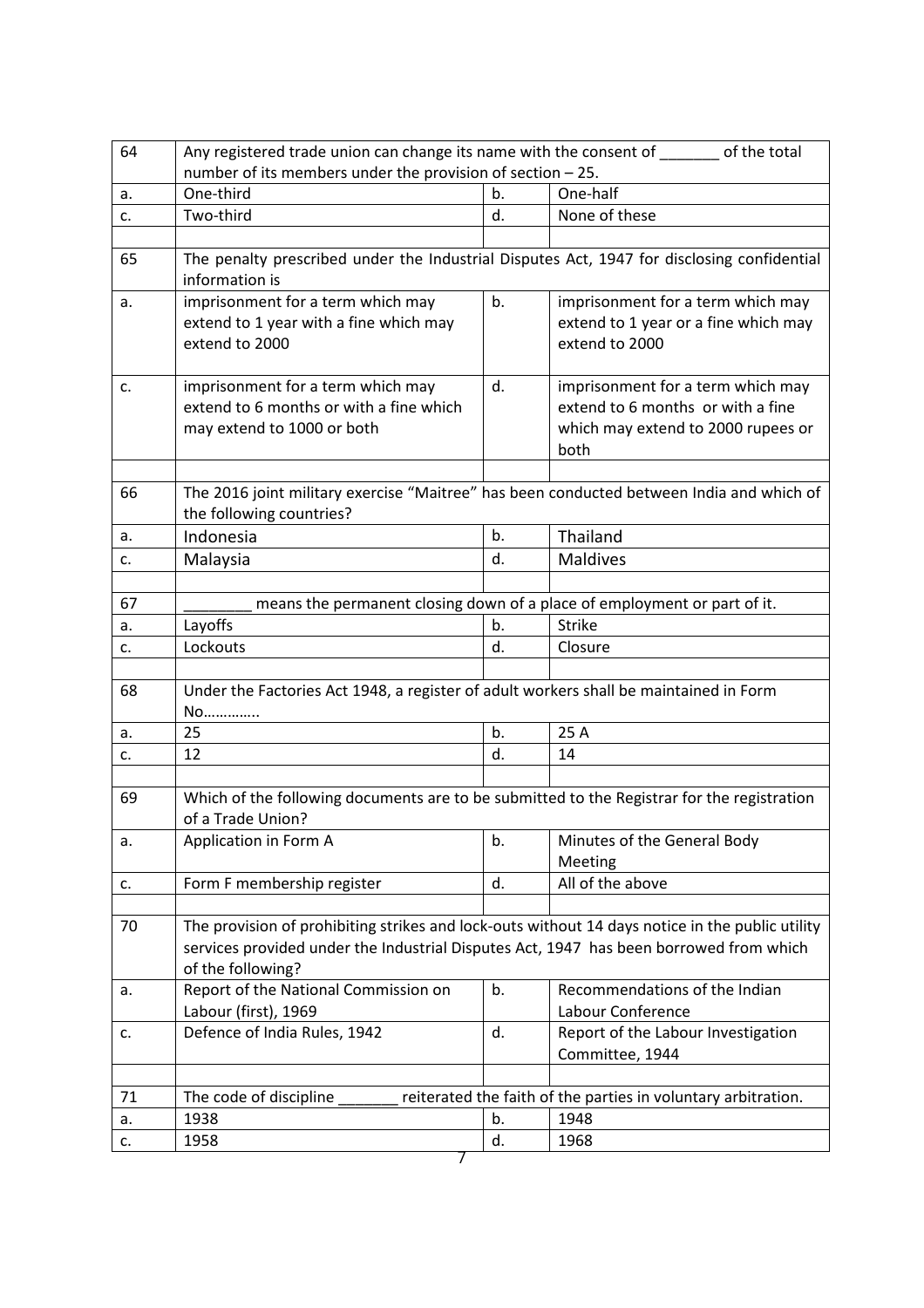| 72       | Under which of the following section of Industrial Employment (standing orders) Act, 1946,                     |    |                                       |  |  |  |  |
|----------|----------------------------------------------------------------------------------------------------------------|----|---------------------------------------|--|--|--|--|
|          | it is provided that every certifying officer and appellate authority shall have all the powers                 |    |                                       |  |  |  |  |
|          | of a civil court and shall be deemed to be a civil court?                                                      |    |                                       |  |  |  |  |
| a.       | Section 11 (1)                                                                                                 | b. | Section 2                             |  |  |  |  |
| c.       | Section 8                                                                                                      | d. | Section 4 (2)                         |  |  |  |  |
|          |                                                                                                                |    |                                       |  |  |  |  |
| 73       | Which state of India has won the best state award for comprehensive development of                             |    |                                       |  |  |  |  |
|          | tourism for the year 2014-2015?                                                                                |    |                                       |  |  |  |  |
| а.       | Rajasthan                                                                                                      | b. | Madhya Pradesh                        |  |  |  |  |
| c.       | Karnataka                                                                                                      | d. | Gujarat                               |  |  |  |  |
|          |                                                                                                                |    |                                       |  |  |  |  |
| 74       | The employees drawing up to as wages are only covered under ESI Act, 1948.                                     |    |                                       |  |  |  |  |
| a.       | 6500                                                                                                           | b. | 8500                                  |  |  |  |  |
| c.       | 10000                                                                                                          | d. | 5500                                  |  |  |  |  |
|          |                                                                                                                |    |                                       |  |  |  |  |
| 75       | which of the following is not a part of Industrial Relations System?                                           |    |                                       |  |  |  |  |
| a.       | government and employers                                                                                       | b. | trade unions, union federations or    |  |  |  |  |
|          |                                                                                                                |    | associations                          |  |  |  |  |
| c.       | foreign companies                                                                                              | d. | labour courts and tribunals           |  |  |  |  |
|          |                                                                                                                |    |                                       |  |  |  |  |
| 76       | Which of the following matters are covered in the schedule of standing orders under                            |    |                                       |  |  |  |  |
|          | section 2g and 3(2)?                                                                                           |    |                                       |  |  |  |  |
| a.       | <b>Classification of workers</b>                                                                               | b. | Shift working                         |  |  |  |  |
| c.       | Termination, suspension, dismissal etc.                                                                        | d. | All of the above                      |  |  |  |  |
|          |                                                                                                                |    |                                       |  |  |  |  |
| 77       | Industrial Dispute Act, 1947 settles the dispute between                                                       |    |                                       |  |  |  |  |
| a.       | Employer v/s employer                                                                                          | b. | Employer v/s workmen                  |  |  |  |  |
| c.       | Workmen v/s workmen                                                                                            | d. | All of the above                      |  |  |  |  |
|          |                                                                                                                |    |                                       |  |  |  |  |
| 78       | the international labour organisation was established on:                                                      |    |                                       |  |  |  |  |
| a.       | 1919                                                                                                           | b. | 1929                                  |  |  |  |  |
| c.       | 1939                                                                                                           | d. | 1949                                  |  |  |  |  |
|          |                                                                                                                |    |                                       |  |  |  |  |
| 79       | A proposal is pending pertaining to amending the present Factories Act, 1948. Which                            |    |                                       |  |  |  |  |
|          | amongst the following has not been included in the proposed amendment?                                         |    |                                       |  |  |  |  |
| a.       | Changes in the present definition of                                                                           | b. | Incorporation of new clause under     |  |  |  |  |
|          | factory by increasing the number of                                                                            |    | Section 35 A pertaining to provisions |  |  |  |  |
|          | workers from ten with the aid of power                                                                         |    | of personal protective equipment for  |  |  |  |  |
|          | and twenty without the aid of power to                                                                         |    | workers                               |  |  |  |  |
|          | twenty and forty respectively                                                                                  |    |                                       |  |  |  |  |
| c.       | Provision for preparation of emergency                                                                         | d. | Changes in the provisions of the act  |  |  |  |  |
|          | plan and disaster control measures                                                                             |    | relating to appointment of welfare    |  |  |  |  |
|          |                                                                                                                |    | office                                |  |  |  |  |
|          |                                                                                                                |    |                                       |  |  |  |  |
|          |                                                                                                                |    |                                       |  |  |  |  |
|          |                                                                                                                | b. |                                       |  |  |  |  |
| 80<br>a. | which of the following are the basic objectives of Code of Discipline?<br>maintain peace and order in industry |    | avoid work stoppage in industry       |  |  |  |  |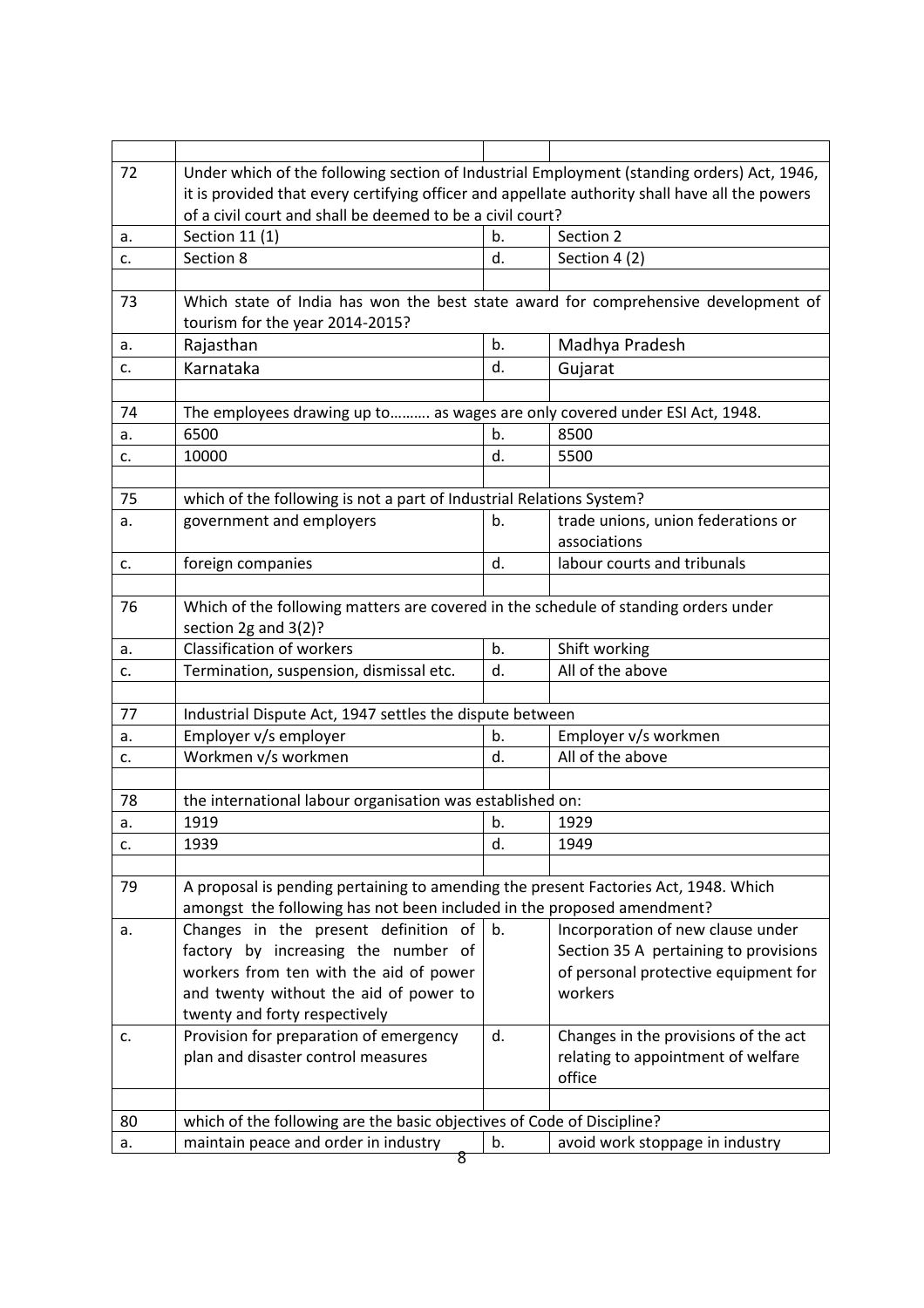| c. | promote opinions from all levels of<br>management and employment                                                       | all of the above              |                                       |  |  |  |  |
|----|------------------------------------------------------------------------------------------------------------------------|-------------------------------|---------------------------------------|--|--|--|--|
|    |                                                                                                                        |                               |                                       |  |  |  |  |
| 81 | with the rules, laws agreements through executive and judicial machinery<br>influences and shapes industrial relation. |                               |                                       |  |  |  |  |
| a. | society                                                                                                                | b.<br>industry                |                                       |  |  |  |  |
| c. | none of these<br>d.<br>government                                                                                      |                               |                                       |  |  |  |  |
| 82 | has been defined as the right to participate in decisions on issues which<br>concerned workers.                        |                               |                                       |  |  |  |  |
| а. | industrial safety                                                                                                      | b.                            | industrial democracy                  |  |  |  |  |
| c. | industrial peace                                                                                                       | d.                            | harmony                               |  |  |  |  |
|    |                                                                                                                        |                               |                                       |  |  |  |  |
| 83 | Which of the following authorities come under the Industrial Dispute Act, 1947?                                        |                               |                                       |  |  |  |  |
| a. | Works committee and conciliation officer                                                                               | b.                            | Courts of inquiry and labour courts   |  |  |  |  |
| c. | <b>Tribunal and national tribunals</b>                                                                                 | d.                            | All of the above                      |  |  |  |  |
|    |                                                                                                                        |                               |                                       |  |  |  |  |
| 84 | Which of the following act is responsible for ensuring the safety, health and welfare of the<br>employees?             |                               |                                       |  |  |  |  |
| а. | Factories Act, 1948                                                                                                    | b.                            | Payment of Wages Act, 1936            |  |  |  |  |
| c. | Equal Remuneration Act, 1976                                                                                           | Industrial Disputes Act, 1947 |                                       |  |  |  |  |
| 85 | Welfare Officers are to be appointed if organisation is engaging or more<br>employees.                                 |                               |                                       |  |  |  |  |
| a. | 500                                                                                                                    | b.                            | 250                                   |  |  |  |  |
| c. | 600                                                                                                                    | d.                            | 750                                   |  |  |  |  |
|    |                                                                                                                        |                               |                                       |  |  |  |  |
| 86 | India has recently set up military hotlines with which of the following neighbouring<br>countries?                     |                               |                                       |  |  |  |  |
| а. | Myanmar                                                                                                                | b.                            | Nepal                                 |  |  |  |  |
| c. | China                                                                                                                  | d.                            | <b>Bhutan</b>                         |  |  |  |  |
|    |                                                                                                                        |                               |                                       |  |  |  |  |
| 87 | the difference between job enrichment and job enlargement is that:                                                     |                               |                                       |  |  |  |  |
| a. | enlarged jobs include some of the                                                                                      | b.                            | enlarged jobs contain a large number  |  |  |  |  |
|    | planning and control systems whereas                                                                                   |                               | of similar tasks, while enriched jobs |  |  |  |  |
|    | enrichment means getting more money                                                                                    |                               | include some of the planning and      |  |  |  |  |
|    | for the same job                                                                                                       |                               | control in the hands of job holder    |  |  |  |  |
| c. | enriched jobs include performing number                                                                                | d.                            | all of the above                      |  |  |  |  |
|    | of boring tasks                                                                                                        |                               |                                       |  |  |  |  |
| 88 | Under the Standing Order Act, 1946, Additional Commissioner of Labour is appointed as<br>the                           |                               |                                       |  |  |  |  |
| а. | Claims                                                                                                                 | b.                            | Fines                                 |  |  |  |  |
| c. | Appellate authority                                                                                                    | d.                            | Penalties                             |  |  |  |  |
|    |                                                                                                                        |                               |                                       |  |  |  |  |
| 89 | orientation in an organisation is done as to:                                                                          |                               |                                       |  |  |  |  |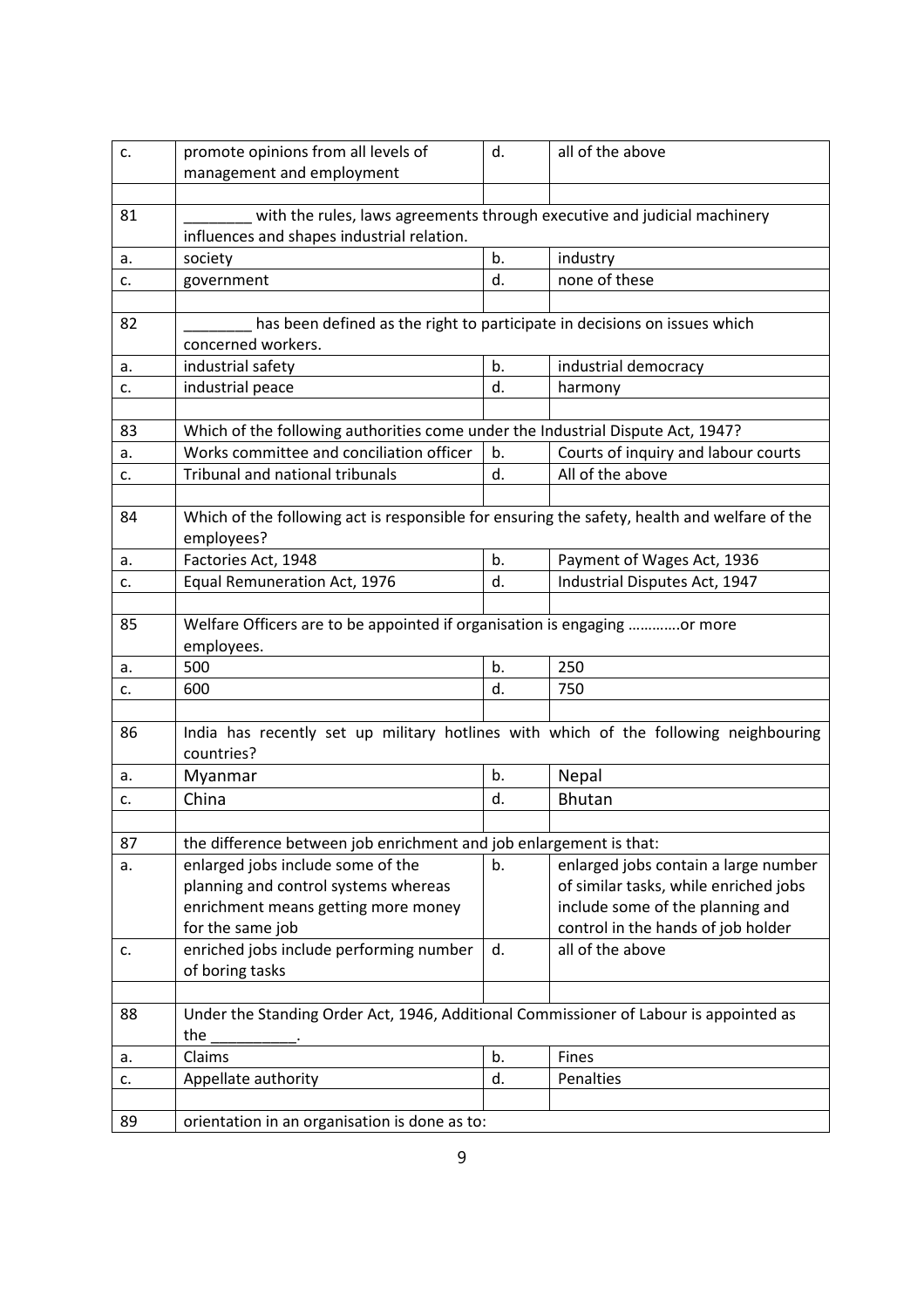| a. | train a new joinee                                                                     | b.               | select an employee for a particulars |  |  |  |
|----|----------------------------------------------------------------------------------------|------------------|--------------------------------------|--|--|--|
|    |                                                                                        |                  | job<br>all of the above              |  |  |  |
| c. | socialize the new employee                                                             | d.               |                                      |  |  |  |
| 90 | A woman employee is entitled to which of the following benefits under the Maternity    |                  |                                      |  |  |  |
|    | Benefit Act 1961?                                                                      |                  |                                      |  |  |  |
|    | <b>Medical bonus</b><br>1.                                                             |                  |                                      |  |  |  |
|    | Leave with wages for tubectomy operations<br>2.                                        |                  |                                      |  |  |  |
|    | Leave for miscarriage<br>3.                                                            |                  |                                      |  |  |  |
|    | <b>Nursing breaks</b><br>4.                                                            |                  |                                      |  |  |  |
|    | Select the correct answer using the codes given below                                  |                  |                                      |  |  |  |
| a. | $1$ and $3$                                                                            | b.               | $2$ and $4$                          |  |  |  |
| c. | 1, 2 and 3                                                                             | d.               | 1, 2, 3 and 4                        |  |  |  |
|    |                                                                                        |                  |                                      |  |  |  |
| 91 | An interviewer must be skilled enough in asking which of the following category of     |                  |                                      |  |  |  |
|    | questions to know about the opinions the interviewee on a particular issue?            |                  |                                      |  |  |  |
| a. | questions that can be answered in yes or                                               | b.               | open ended questions                 |  |  |  |
|    | no                                                                                     |                  |                                      |  |  |  |
| c. | close ended                                                                            | d.               | neither open ended nor close ended   |  |  |  |
|    |                                                                                        |                  |                                      |  |  |  |
| 92 | is restrictive, beneficial and protective legislation.<br>The                          |                  |                                      |  |  |  |
| a. | ESI Act, 1948                                                                          | b.               | Industrial Dispute Act, 1947         |  |  |  |
| c. | Factories Act, 1948                                                                    | d.               | None of these                        |  |  |  |
|    |                                                                                        |                  |                                      |  |  |  |
| 93 | Are the best and most productive employees likely to be:                               |                  |                                      |  |  |  |
| a. | quite expensive in terms of recruitment                                                | b.               | a matter of just luck in terms of    |  |  |  |
|    | and selection<br>recruitment and selection                                             |                  |                                      |  |  |  |
| c. | quite cheap in terms of recruitment and                                                | d.               | no effect on cost in terms of        |  |  |  |
|    | selection                                                                              |                  | recruitment and selection            |  |  |  |
|    |                                                                                        |                  |                                      |  |  |  |
| 94 | In which of the following situations maximum compensation is paid under the Employees' |                  |                                      |  |  |  |
|    | Compensation Act, 1923?                                                                |                  |                                      |  |  |  |
| a. | Death resulting from injury                                                            | $\overline{b}$ . | Permanent partial disablement        |  |  |  |
| c. | Partial or total temporary disablement                                                 | d.               | Permanent total disablement          |  |  |  |
|    |                                                                                        |                  |                                      |  |  |  |
| 95 | 360-degree feedback involves appraisals by:                                            |                  |                                      |  |  |  |
| a. | line managers                                                                          | b.               | subordinates                         |  |  |  |
| c. | superiors                                                                              | d.               | anyone who is directly in contact    |  |  |  |
|    |                                                                                        |                  | with the appraisee                   |  |  |  |
|    |                                                                                        |                  |                                      |  |  |  |
| 96 | Pandit Lachu Maharaj, who passed away recently, was a well-known maestro of            |                  |                                      |  |  |  |
|    | which musical instrument?                                                              |                  |                                      |  |  |  |
| a. | Table                                                                                  | b.               | Sarangi                              |  |  |  |
| c. | Bansuri                                                                                | d.               | Vichitra vina                        |  |  |  |
|    |                                                                                        |                  |                                      |  |  |  |
| 97 | Which of the following is not the main objective of Minimum Wages Act, 1948?           |                  |                                      |  |  |  |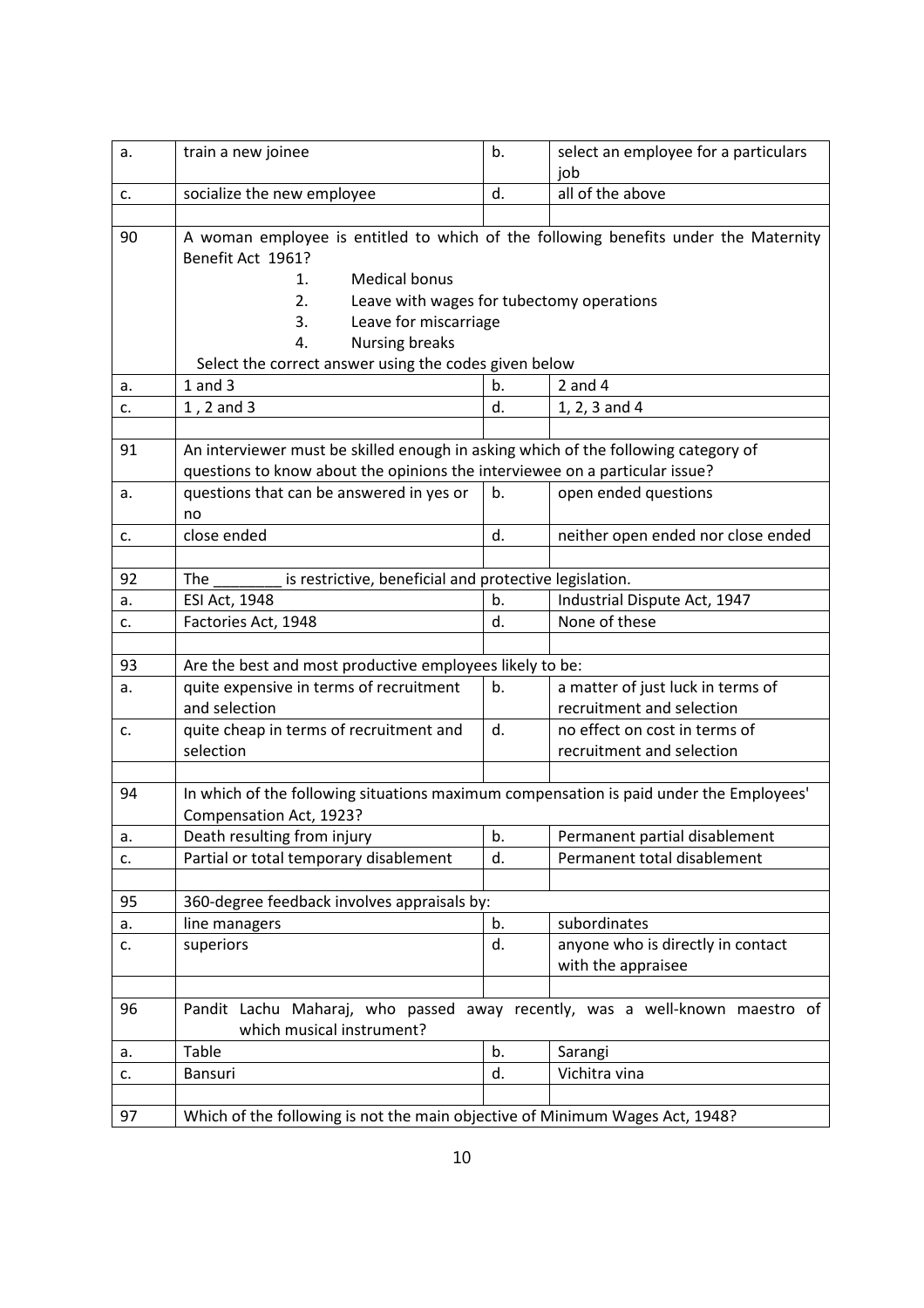| a.  | To provide minimum wages to the                                                           | b. | To stop exploitation of the workers |  |
|-----|-------------------------------------------------------------------------------------------|----|-------------------------------------|--|
|     | workers working in organised sector                                                       |    |                                     |  |
| C.  | To identify the training needs of the                                                     | d. | To empower the government for       |  |
|     | workers                                                                                   |    | fixing minimum wages                |  |
|     |                                                                                           |    |                                     |  |
| 98  | Which of the following is not a category of worker?                                       |    |                                     |  |
| a.  | Permanent                                                                                 | b. | Temporary                           |  |
| c.  | Badli/Casual                                                                              | d. | Consultant                          |  |
|     |                                                                                           |    |                                     |  |
| 99  | What percentage is the employer's contribution under ESI Act, 1948?                       |    |                                     |  |
| a.  | 4.75%                                                                                     | b. | 4%                                  |  |
| c.  | 5%                                                                                        | d. | 3.5%                                |  |
|     |                                                                                           |    |                                     |  |
| 100 | Which of the following is not included under the definition of wages under the Payment of |    |                                     |  |
|     | Wages Act, 1936?                                                                          |    |                                     |  |
| a.  | <b>Basic wage</b>                                                                         | b. | Dearness allowance                  |  |
| c.  | Gratuity                                                                                  | d. | Incentive                           |  |
|     |                                                                                           |    |                                     |  |